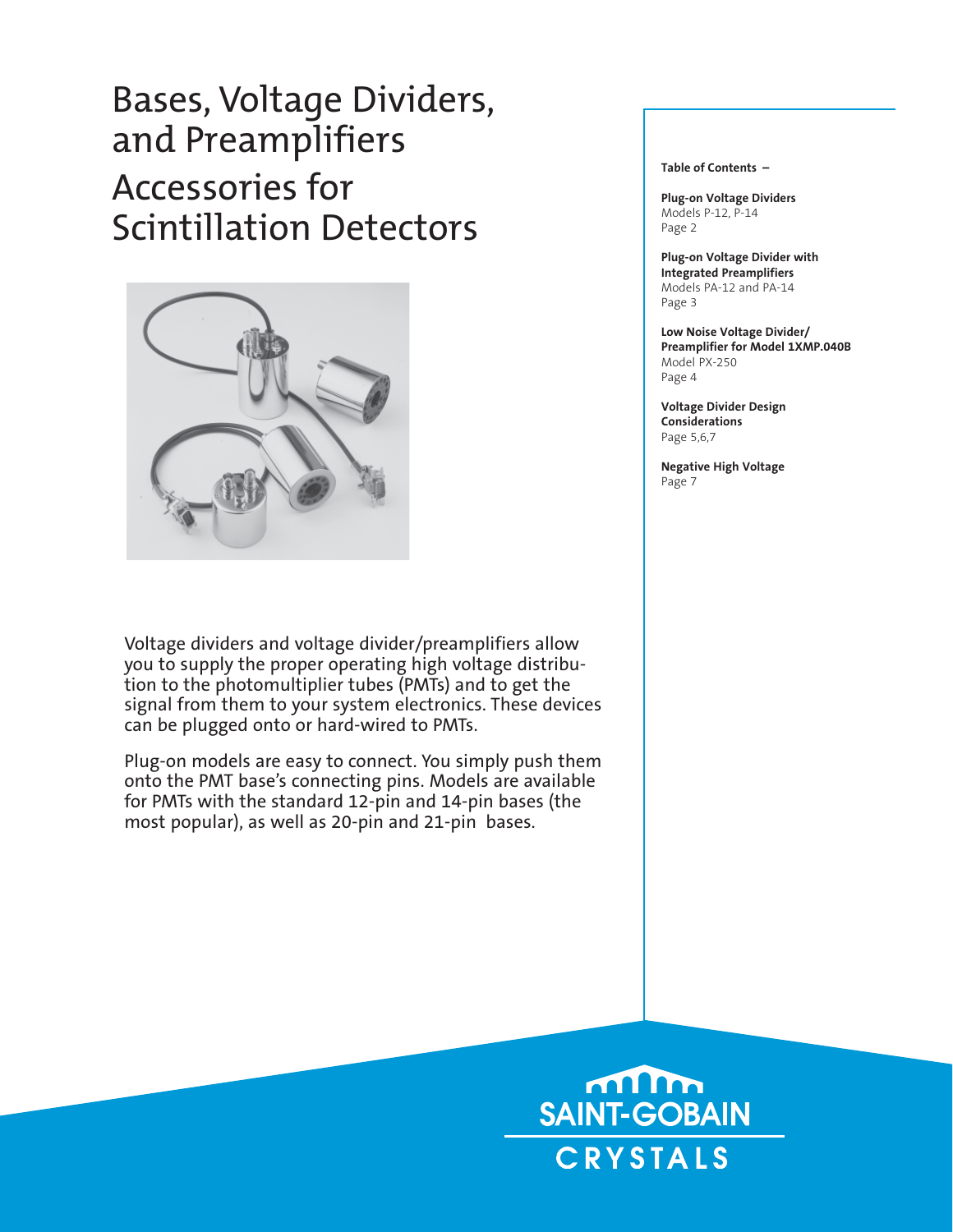# Plug-on Voltage Dividers



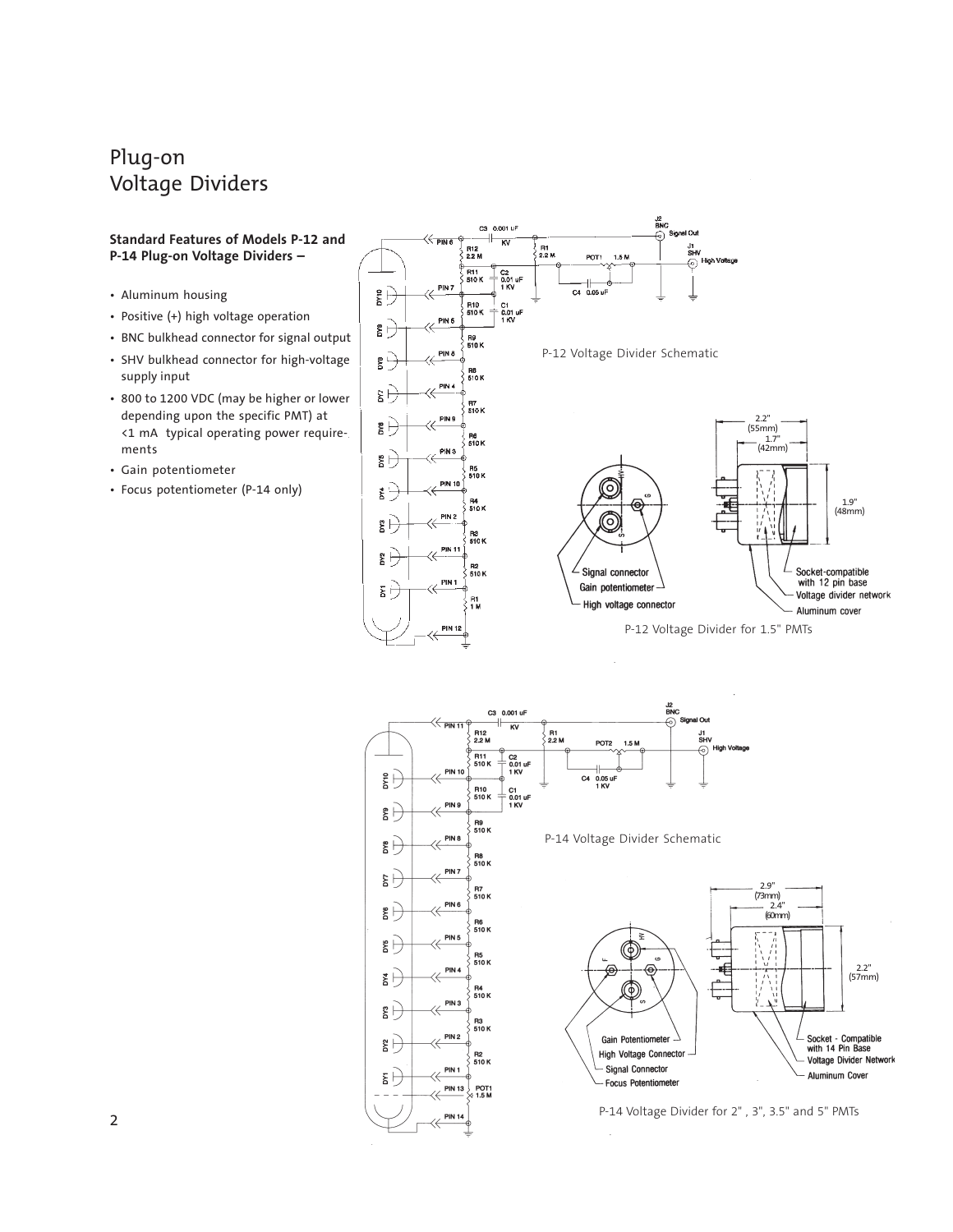# Plug-on Voltage Dividers with Integrated Preamplifier

# **Additional features for models** *PA-12* **and** *PA-14* **plug-on voltage divider/preamplifiers**

- Standard hard-wired preamplifier power cable terminating in a 9-pin connector (pin 6 for -24VDC, pin 1 common ground)
- Optional BNC (in place of standard 9-pin) connector for preamplifier power input; -24V at 21mA operating power requirements

# **Preamplifier specifications –**

- Noise: Less than 50 microvolts RMS referred to input
- Input: Directly coupled via 1μF capacitor from photomultiplier tube anode to charge integrating preamplifier input circuit, positive pulse output.
- Conversion Gain: 100mV/picocoulomb
- Rise Time: 100 nanoseconds
- Decay Time: 10 microseconds (internally adjustable at the factory)
- Gain Stability: 0.25%/C from 0° to 50°C
- Linearity:0.25% (preamplifier only)
- Power Requirements: -24V +10% @21mA





PA-12 Voltage Divider/Preamplifier











PA-12 Voltage Divider Schematic PA-14 Voltage Divider Schematic Preamplifier Schematic for both PA-12 and PA-14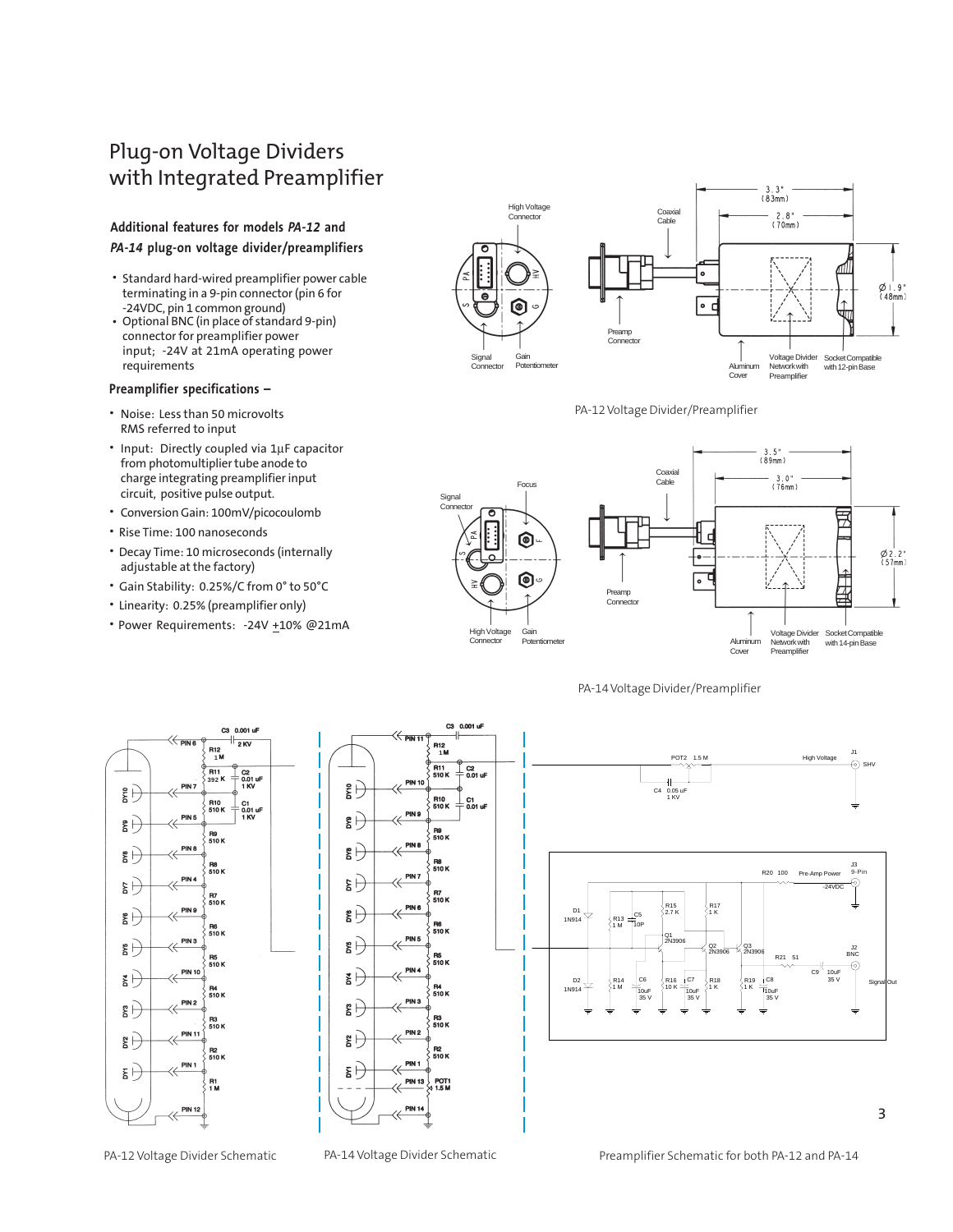# PX-250 Low Noise Voltage Divider/ Preamplifier for Model 1XMP.040B

The PX-250 voltage divider/FET preamplifier assembly is integrated into a Model 1XMP.040B X-ray probe. It is specially designed for X-ray detection applications. Plug-on versions are also available.

## **Preamplifier Specifications –**

- Noise: Equivalent noise charge of 1.25 x 103 RMS electrons referred to the input (typical)
- Input: Capacitively coupled from photomultiplier tube anode to charge integrating preamplifier input circuit, positive pulse output.
- Charge Sensitivity: 667 mV/picocoulomb (typical)
- Rise Time: 100 nanoseconds
- Decay Time: 33 microseconds
- Gain Stability: 0.25%/C from 0° to 50°C
- Power Requirements:High voltage Typical 900 to 1400 VDC.; Preamp power  $-24$  VDC at 12MA
- Cables supplied: 12' of RG-59B/U with SHV plug; Preamp power — 12' of RG-58/U with 9-pin plug; Signal — 12' of RG-58/U with a BNC plug

High Voltage Divider  $-$  A low-leakage current, 12-pin photomultiplier socket is wired with resistors to provide the proper interdynode voltages. Capacitors C1, C2 provide peak currents when large signals are encountered at the last two dynodes. D1 and D2 provide protection against negative high voltage: Resistors R-13, R-14 along with C-4 and C-5 filter out noise from the high-voltage power supply. R12 is the load resistor for the photomultiplier tube.

**Preamplifier**  $-$  The preamplifier is a charge sensitive circuit. Pulses from the photomultiplier tube are coupled to Q1, a field-effect transistor which provides for low-noise operation. The drain of Q1 is coupled to the emitter of Q2, a common base amplifier. The collector output of Q2 is connected to the Darlington Pair emitter follower comprised of Q3 and Q4. Feedback is provided through C6. DC stabilization is provided through R-15 and R-17 by connecting the emitter of Q4 to the gate of Q1. R-30 and C-13 filter the -24 Volt power supply. C-14 couples the signal to the output connector.

Test input should be made through a 1 pF capacitor to pin 6 of the photomultiplier socket when the PMT and high voltage are not connected.



4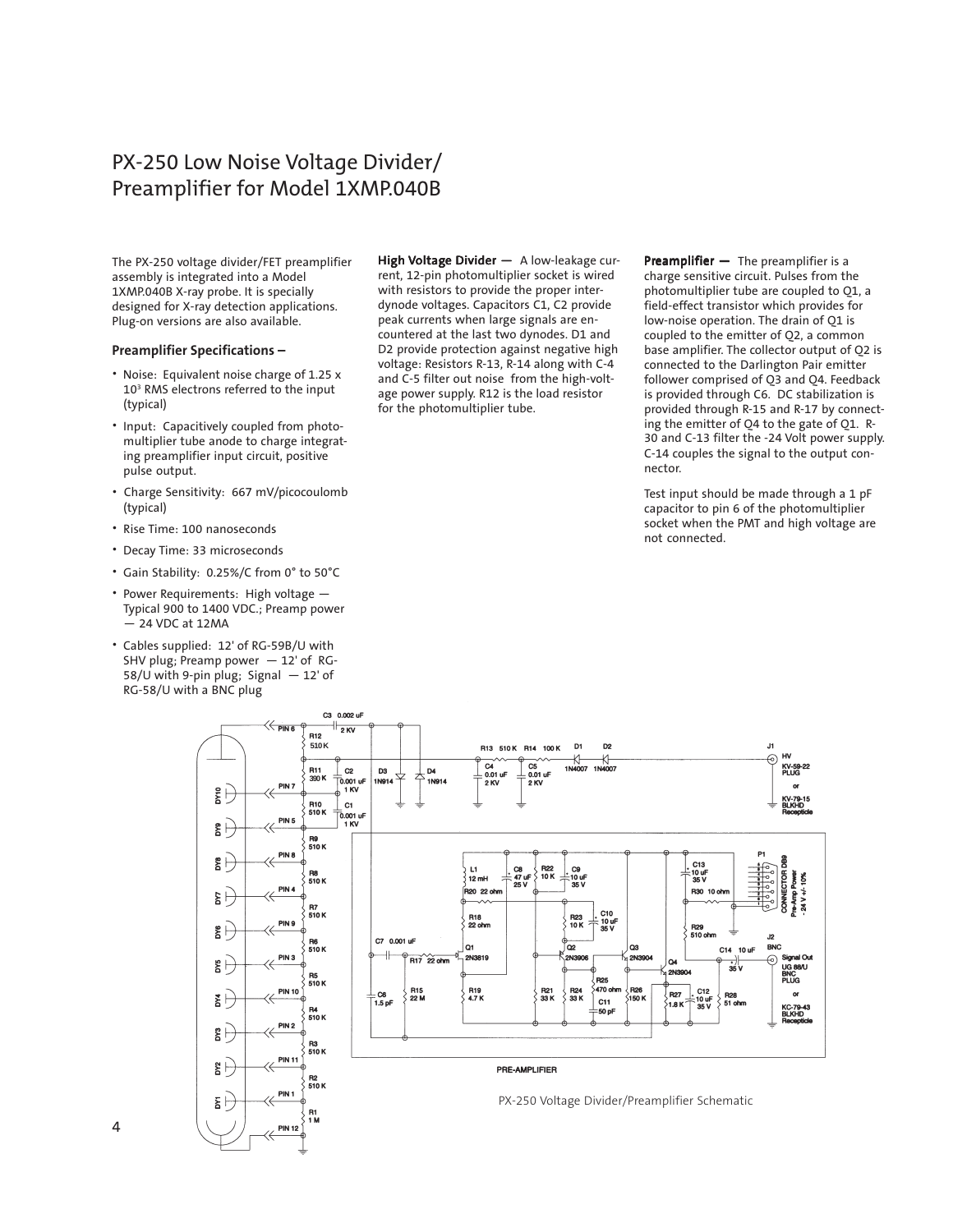# Voltage Divider Design Considerations

Voltage dividers used by SGCD are resistive devices specially designed to accelerate electrons from the cathode to the anode of a phototube. Or, to say this in another way, a resistive voltage divider is a chain of resistors linked end to end (in series). One end of the chain or string of resistors is attached to a voltage source and the other end attached to the voltage source return (ground) so that a complete circuit or loop is formed. The connection points between resistors in the string are attached to the elements of a phototube to cause electrons to be accelerated from the cathode to the anode.

In order for electrons to be accelerated through a phototube, each element must be more positive in voltage than the element that immediately precedes it. See Figure 1 for a typical resistive voltage divider and phototube circuit.



The circuit in Figure 1 is typical for either a positive or negative high voltage system. Note that in this circuit there are points at the ends of the string labeled X and Y and S. Connections to these three labeled points make the phototube operate at positive or negative high voltage with direct or capacitive coupling to the preamp. We will review operation at positive high voltage first and then go on to negative high voltage. To use positive high voltage with a gain adjustment potentiometer, make connections to points X, Y and S as shown in Figure 2.



Figure 2. Connections to points X, Y and S of Figure 1 for operation with positive HV

As an example, we will now go through this positive high voltage circuit (Figure 1 and Figure 2) to show the following:

- A. The voltage becomes more positive as we move from K to F to D<sub>1</sub> ... to A.
- **B.** The approximate range of gain adjustment made possible by the use of  $R<sub>c</sub>$ .
- **C.** The change in voltage at the BNC signal connector when  $137Cs$ gamma ray is detected.
- D. The reason for the capacitors on D9 and D10.
- E. An average phototube current and the voltage divider current.

First, we assign some reasonable values to the various circuit elements.

Let : H.V. = +1200 volts  
\n
$$
R_c
$$
 = 1.2 M  
\n $R$  = 0.1 M  
\n $R_L$  = 0.1 M  
\n $C$  = 0.01 μF  
\n $C_c$  = 0.001 μF

### The voltage becomes more positive as we move from K to F to  $D_1$  to  $A$ .

If the wiper of  $R<sub>c</sub>$  is set to point Y, then 1200 volts is applied between points Y and X. This 1200 volts is applied across 12R; therefore, each R drops 100 volts. Starting with the cathode atground or 0, F is at 100 volts. D1 is 200 volts, D2 at 300 volts, etc. Each element is 100 volts more positive than the preceding element.

To help in looking at some of the other characteristics of this positive divider string, an equivalent circuit combining Figures 1 and 2 is shown in Figure 3.



Figure 3.

# B. The approximate range of gain adjustment made possible by the use of  $R_{G}$ .

If we assume that the resistance of the phototube is much, much greater than 12R, then the resistance of the parallel current paths shown by  $I_{PMT}^*$  and  $I_{DIV}$  is approximately equal to 12R. The applied HV is then dropped across the series combination of R<sub>G</sub> plus 12R and I<sub>DIV</sub> is equal to I<sub>T</sub>. A simple ratio can be derived to show how much of the applied HV can be dropped across  $R_{c}$ . Since for every change of 100 volts across the phototube (volts dropped across  $R_c$ ), the gain changes by approximately a factor of 2. We can calculate the range of gain adjustment made possible by the use of  $R_{\rm G}$ . The voltage dropped across the gain pot is equal to the applied high voltage times the resistance of the gain pot divided by the voltage divider resistance plus the gain pot resistance.

$$
V(gain pot) = V(applied) \times \frac{R_{Gain Pot}}{R_{Divider} + R_{Gain Pot}}
$$
  
In the example:

V(gain pot) = 1200 x 
$$
\underline{1.2}
$$
 = 600 volts  
1.2 + 1.2 = 600 volts

\*Current here is defined to be the flow of electrons. This is contrary to the normal definition of current. 5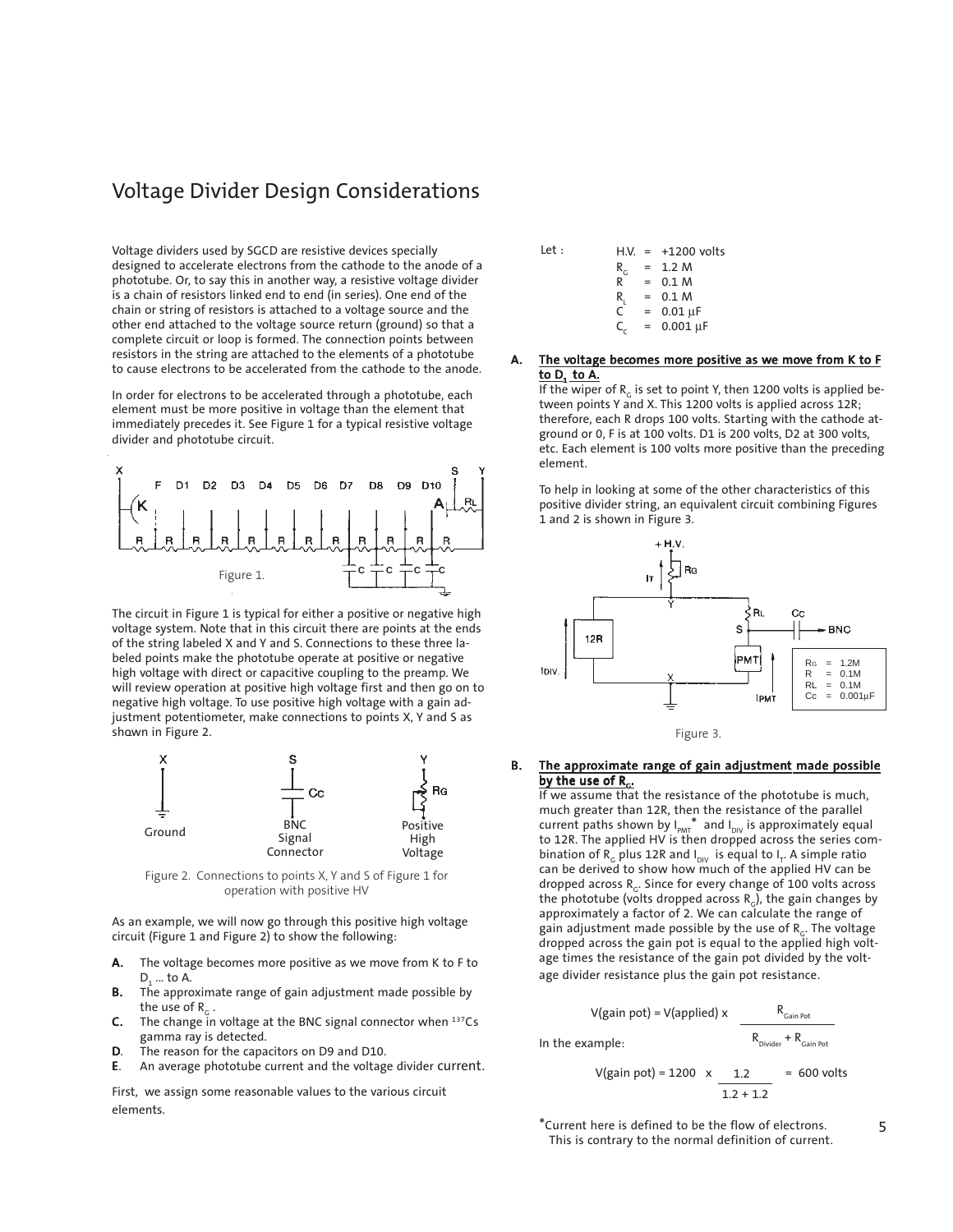# Voltage Divider Design Considerations (continued)

The gain pot in this circuit can change the phototube gain by a factor of approximately 64. This large gain adjustment range may be desirable when trying to match the gain for a group of phototubes, but it is not a good design practice. As a rule, the gain pot resistance should be less than or equal to one half the voltage divider resistance. Look at the values used in the SGCD standard P-14:

Gain Pot Resistance = 1.5 Mohms

Voltage Divider Resistance = 6.6 Mohms

V(gain pot) = 1200 x 
$$
\frac{1.5}{8.1}
$$
 = 200 volts

Using our standard P-14, the phototube gain can be changed by a factor of approximately 4. Notice the range of gain adjustment changes as the applied voltage changes.

The initial assumption that the resistance of the phototube is much, much greater than 12R, can be checked as follows:

$$
R_{PMT} = \frac{V(\text{Applied})}{I(\text{Dark Current})} = \frac{1200}{1 \times 10^{-9}} = 1.2 \times 10^{12} \text{ ohms}
$$

and  $1.2 \times 10^{12}$  ohms is much, much greater than  $12R(C1.2 \text{ Mohns})$ .

### C. The change in voltage at point S when <sup>137</sup>Cs gamma ray is detected.

When no signal is present, the voltage at point S (the anode) is equal to the applied high voltage minus the voltage across the gain pot. The coupling capacitor keeps this voltage from being present on the BNC signal connector. The voltage change at point S caused by the total absorption of a  $137Cs$  gamma photon can be calculated as follows.

For a photomultiplier tube, a typical bialkali photocathode generates about 8 photoelectrons per keV of nuclear photon energy deposited when coupled to a good quality NaI(Tl) scintillator.

Therefore, the total charge at the PMT anode corresponding to a 137Cs gamma photon is calculated by the following formula:

$$
Q = N \times E \times G \times Ce
$$

where N = Number of photoelectrons/keV: 8  $E =$  Energy of Gamma Photon: 662 keV for  $137Cs$  $G =$  Photomultiplier Gain:  $5 \times 10^5$  typical Ce = Charge per electron:  $1.6 \times 10^{-19}$  coulomb therefore  $Q = 8 \times 662 \times (5 \times 10^5) \times (1.6 \times 10^{-19}) = 4.24 \times 10^{-10}$  C

This is the total charge transferred from the PMT anode to the load. To calculate the anode current per pulse, the value of charge needs to be divided by the time interval. Since the natural decay time constant of NaI(TI) is 250nsec, the anode current per pulse (I $_{\tiny \text{a}}$ ) is:

$$
I_a = Q/T = 4.24 \times 10^{-10} / 250 \times 10^{-9} = 1.7 \text{mA}
$$

# Case 1.

If the anode is connected through the coupling capacitor to a transmission line terminated in 50 ohms, then the voltage developed across this 50 ohm load is given by:

$$
V_{\text{out}} = 1 \times R = (1.7 \times 10^{-3}) \times 50 = 85 \text{ mV}
$$

## Case 2.

If the output signal is connected to the input of a charge sensitive preamplifier through a coupling capacitor, the equivalent circuit is shown in Figure 4. (Note that R1 and C1 correspond to RL and Cc in Figures 1, 2 and 3.)



The charge developed at the phototube anode will be integrated on C3 and CS provided that the coupling capacitors C1 and C2 are much larger than C3 and CS. In this case, the peak voltage developed at the preamp input will be:

$$
V = \frac{Q}{C} = \frac{4.24 \times 10^{-10}}{1.45 \times 10^{-10}} = 2.92V
$$

where C is the parallel combination of C3 and CS.

This voltage will decay with a time constant of:

 $T = CR = (1.45 \times 10^{-10})(8 \times 10^4) = 12 \mu sec$ 

where R is the parallel combination of R1, R2 and R3.

#### *Note 1*:

The general purpose main amplifiers designed for nuclear instruments include pulse shaping and pole-zero correction functions. Typically, these functions require a minimum of 50μsec input pulse decay time constant.

In Case 2 of the above example, the pulse decay time constant is 12μsec which is too short for the input requirements of a main amplifier. As a result, the pole-zero function will not be effective. To correct this situation, the decay time constant of the output pulse in Case 2 should be increased to a minimum of 50μsec. One simple way to achieve this is to increase the values of R1 and R2. If we choose to use 2.2 Mohm for both R1 and R2, the net effective resistance would be the parallel combination of R1, R2 and R3 which is 420 kohm and the value of the time constant would be:

T =  $(145 \times 10^{-12})$   $(420 \times 10^{-3})$  = 61 µsec

This value is well within the range of the pole-zero correction function of the main amplifier.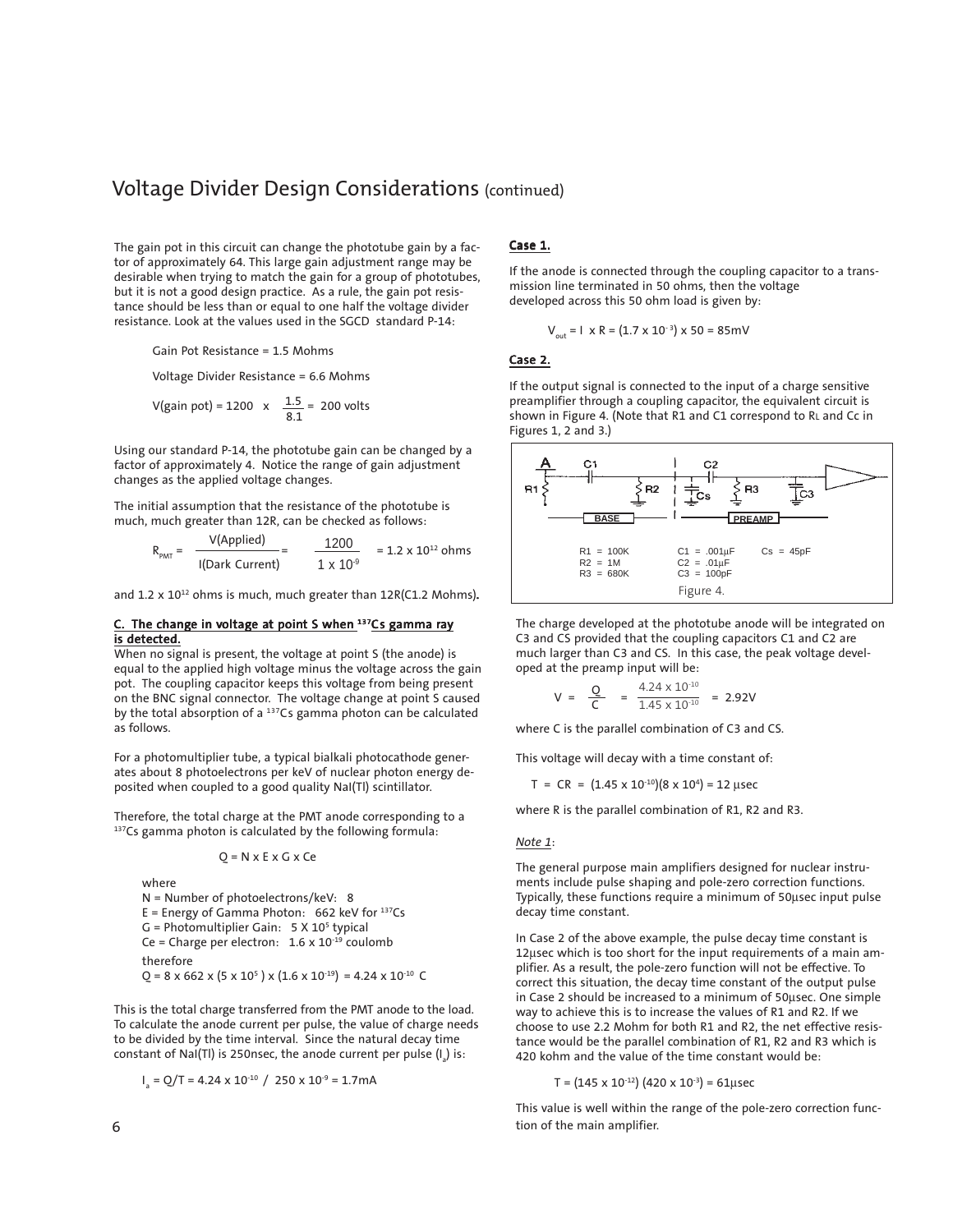# Voltage Divider Design Considerations (continued)

#### *Note 2.*

The count rate capability of the divider/preamp combination is affected by the selection of the pulse decay time constant which is a function of the anode load resistor values. Additionally, the gain pot setting will affect the decay time constant in systems which are designed with a gain pot.

#### *Note 3.*

 $\overline{\text{The coupling capacitor (C1)}}$  in this voltage divider is not very large compared to the preamp input capacitance. This coupling capacitor will charge to a significant fraction of the input charge and will reduce the signal amplitude available at the preamp input . A suitable value for the coupling capacitor would be 0.01μF.

### *Note 4.*

The amplitude of the output pulse in the above example is dependent on the PMT anode load. A phototube can be made to deliver output pulses of amplitude equal to the voltage difference between the last dynode and the anode.

# D. The reason for the capacitors to ground on Dynodes 9 and 10.

In Figure 1, bypass capacitors are used between D9 and D10 to ground. (For high rate applications, other dynodes may be bypassed also, i.e., D7 and D8 in Figure 1.) In our application, a pulse of light generated in the NaI(Tl) crystal strikes the photocathode and causes a pulse of photoelectrons to be emitted. This electron pulse is amplified as it travels through the dynode structure and will reach a very high peak value at the last few dynodes. The peak pulse current will be much greater than the voltage divider current and must, therefore, be provided by a secondary current source. The bypass capacitors are the secondary current source. If the capacitors were eliminated from the circuit, the last few dynodes would have to draw from the voltage divider current causing a change in the interdynode voltages which cause the tube gain to shift. In the majority of divider circuits used, the divider current is much lower than the peak pulse current so that, without the capacitors, the tube linearity would also be affected.

In our standard voltage divider, we use .01 microfarad bypass capacitors. During the peak current pulse, these capacitors discharge through the dynode structure and anode load resistor with a time constant of one millisecond. This time constant is very large compared to the peak pulse duration, therefore, the voltage on the bypassed dynodes does not change. Good wiring practice requires that these capacitors be grounded using the shortest possible wire to the ground side of the signal connector.

#### E. An average phototube current and the voltage divider current.

Using the component values shown in Figure 3, a count rate of 10,000 per second for 137Cs (assuming that 10,000 gamma photons are totally absorbed in NaI(Tl) per second), and an assumed phototube gain of 5 x 10<sup>5</sup>, we can calculate the divider current and an average phototube anode current.

Divider Current = I<sub>ov</sub> = 
$$
\frac{HV}{12R + R_c}
$$
  
=  $\frac{1200}{2400000}$  = 5 x 10<sup>-4</sup> A  
= 500 mA

The divider current increases to 1.0 mA as the wiper of  $R<sub>c</sub>$  is moved to point Y.

Calculation of the average phototube anode current:

The average phototube anode current is the product of the anode charge per pulse as calculated in section C and the pulse rate (which is the same as count rate).

Average Phototube current is:  $I_{PMT} = Q^*R$ 

As shown above,  $Q = N \times E \times G \times Ce$ 

where

N = Number of photoelectrons/keV: 8

E = Energy of Gamma Photon:  $662$  keV for  $137Cs$ 

 $G =$  Photomultiplier Gain:  $5 \times 10^5$  typical

Ce = Charge per electron: 1.6 x  $10^{-19}$  coulomb; and

 $R =$  Count rate: 10000 c/s

therefore,

 $I_{PMT}$  = 4.24 x 10<sup>-10</sup> x 10,000  $= 4.24 \times 10^{-6}$ A = 4.24 μA

For good phototube gain stability and linearity, the divider current should be 50 to 100 times the average phototube anode current. In this example,

$$
\frac{I_{\text{Div}}}{I_{\text{PMT}}} = \frac{500 \mu \text{A}}{4.24 \mu \text{A}} = 118
$$

which is a good ratio for PMT gain and linearity operation.

# **Important!! Negative High Voltage**

The basic voltage divider circuit of Figure 1 can be wired for negative high voltage operation by making the connections shown in Figure 5.

The coupling capacitor has been removed and an electrostatic shield in close contact with the glass bulb of the phototube has been added. Connections to points X and Y are the reverse of the positive high voltage system. The 10M resistor is simply a current limiter that is operative in the event of accidental grounding of the shield which is at cathode potential.

All of the calculations and information given previously apply equally well to a negative high voltage divider.

For fast timing applications, the  $R_1$  may be changed to 50 ohms. Some users make  $\mathsf{R}_\mathsf{L}^{\mathsf{=0}}$ . This can present a hazard to a preamplifier if it is connected when the PMT is operating and a large potential has built up on the anode. Instead of  $\mathtt{R}_\textsf{\scriptsize c}$ =0, a large value bleeder resistor is recommended. Gauging applications do not use the 50 ohm resistor, but should use a large value bleeder resistor also.



Figure 5. Connections to points X, Y and S of Figure 1 for operation with negative HV.